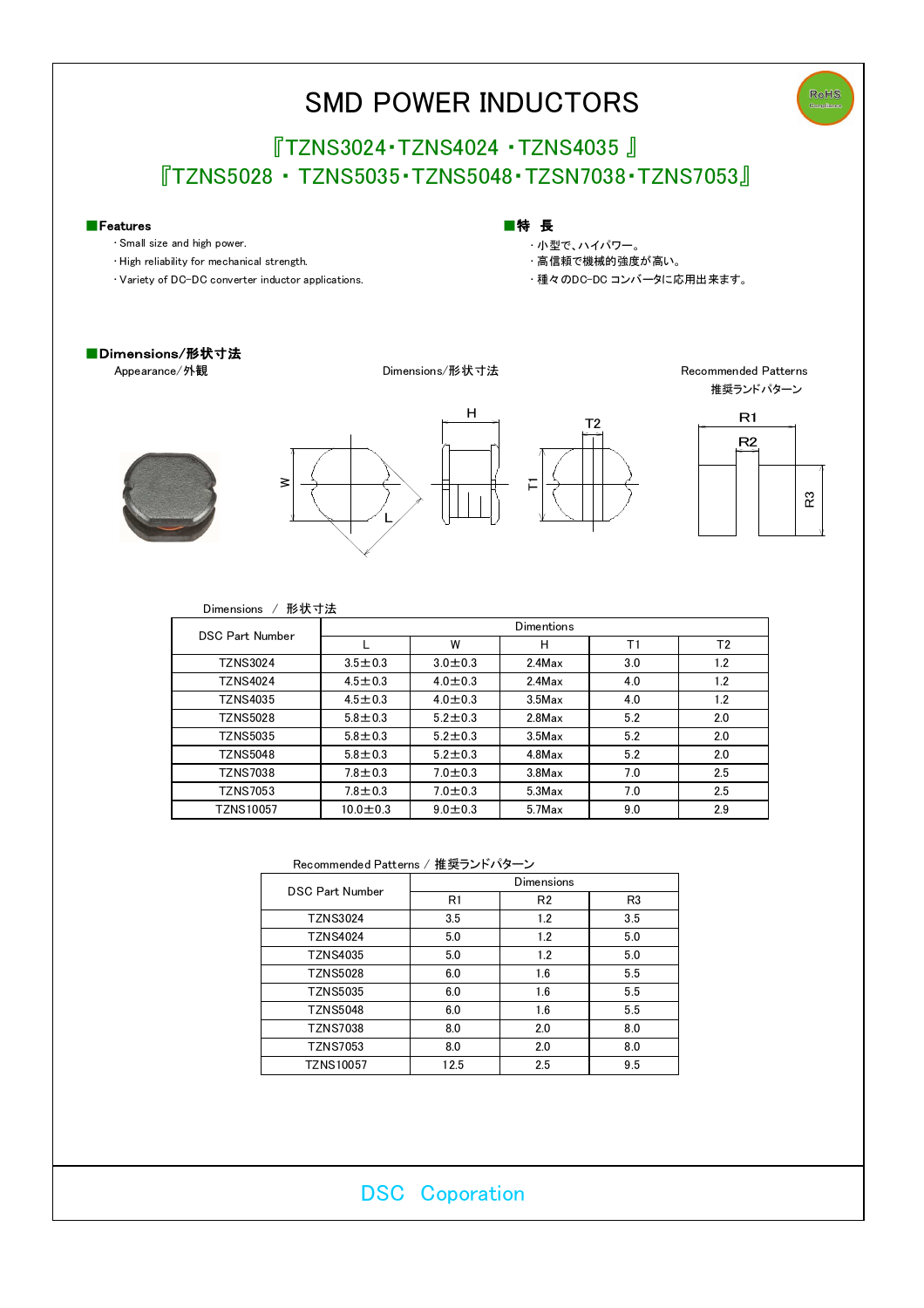### ■Electric Spacifications/電気特性

# ●TYPE TZSS3024 (3.5×3.0mm, 2.4mm Hight)

| <b>DSC Part Number</b> | Inductance | Inductance<br><b>Tolerance</b> | <b>DC</b> Resistance | <b>Rated current</b> |
|------------------------|------------|--------------------------------|----------------------|----------------------|
|                        | $(\mu H)$  | $(\%)$                         | $(m \Omega)$ Max     | $(mA)$ Typ           |
| TZNS3024-2R2           | 2.2        | ±30                            | 60                   | 1.400                |
| TZNS3024-3R3           | 3.3        | ±30                            | 90                   | 1.250                |
| TZNS3024-4R7           | 4.7        | ±30                            | 132                  | 1.000                |
| TZNS3024-6R8           | 6.8        | ±30                            | 148                  | 850                  |
| TZNS3024-100           | 10         | ±20                            | 240                  | 750                  |
| TZNS3024-150           | 15         | ±20                            | 360                  | 600                  |
| TZNS3024-220           | 22         | ±20                            | 500                  | 500                  |
| TZNS3024-330           | 33         | ±20                            | 740                  | 450                  |
| TZNS3024-470           | 47         | ±20                            | 1.200                | 300                  |

## ●TYPE TZSS4024 (4.5×4.0mm, 2.4mm Hight)

| <b>DSC Part Number</b> | Inductance       | Inductance<br><b>Tolerance</b> | <b>DC</b> Resistance | <b>Rated current</b> |
|------------------------|------------------|--------------------------------|----------------------|----------------------|
|                        | $(\mu H)$        | $(\%)$                         | $(m \Omega)$ Max     | $(mA)$ Typ           |
| TZNS4024-1R0           | 1.0              | ±30                            | 25                   | 3.600                |
| TZNS4024-2R2           | $2.2\phantom{0}$ | ±30                            | 80                   | 2.000                |
| TZNS4024-3R3           | 3.3              | ±30                            | 110                  | 1.700                |
| TZNS4024-4R7           | 4.7              | ±30                            | 130                  | 1.600                |
| TZNS4024-6R8           | 6.8              | ±30                            | 170                  | 1.400                |
| TZNS4024-100           | 10               | ±20                            | 230                  | 1.200                |
| TZNS4024-150           | 15               | ±20                            | 306                  | 1.000                |
| TZNS4024-220           | 22               | ±20                            | 390                  | 900                  |
| TZNS4024-470           | 47               | ±20                            | 840                  | 600                  |

### ●TYPE TZSS4035 (4.5×4.0mm, 3.5mm Hight)

| <b>DSC Part Number</b> | Inductance | Inductance<br><b>Tolerance</b> | <b>DC</b> Resistance | <b>Rated current</b> |
|------------------------|------------|--------------------------------|----------------------|----------------------|
|                        | $(\mu H)$  | $(\%)$                         | $(m \Omega)$ Max     | $(mA)$ Typ           |
| TZNS4035-2R2           | 2.2        | ±30                            | 47                   | 2.600                |
| TZNS4035-3R3           | 3.3        | ±30                            | 58                   | 2.100                |
| TZNS4035-4R7           | 4.7        | ±30                            | 95                   | 1.700                |
| TZNS4035-6R8           | 6.8        | ±30                            | 120                  | 1.400                |
| TZNS4035-100           | 10         | ±20                            | 180                  | 1.100                |
| TZNS4035-150           | 15         | ±20                            | 235                  | 900                  |
| TZNS4035-220           | 22         | ±20                            | 380                  | 750                  |
| TZNS4035-330           | 33         | ±20                            | 540                  | 640                  |
| TZNS4035-470           | 47         | ±20                            | 840                  | 540                  |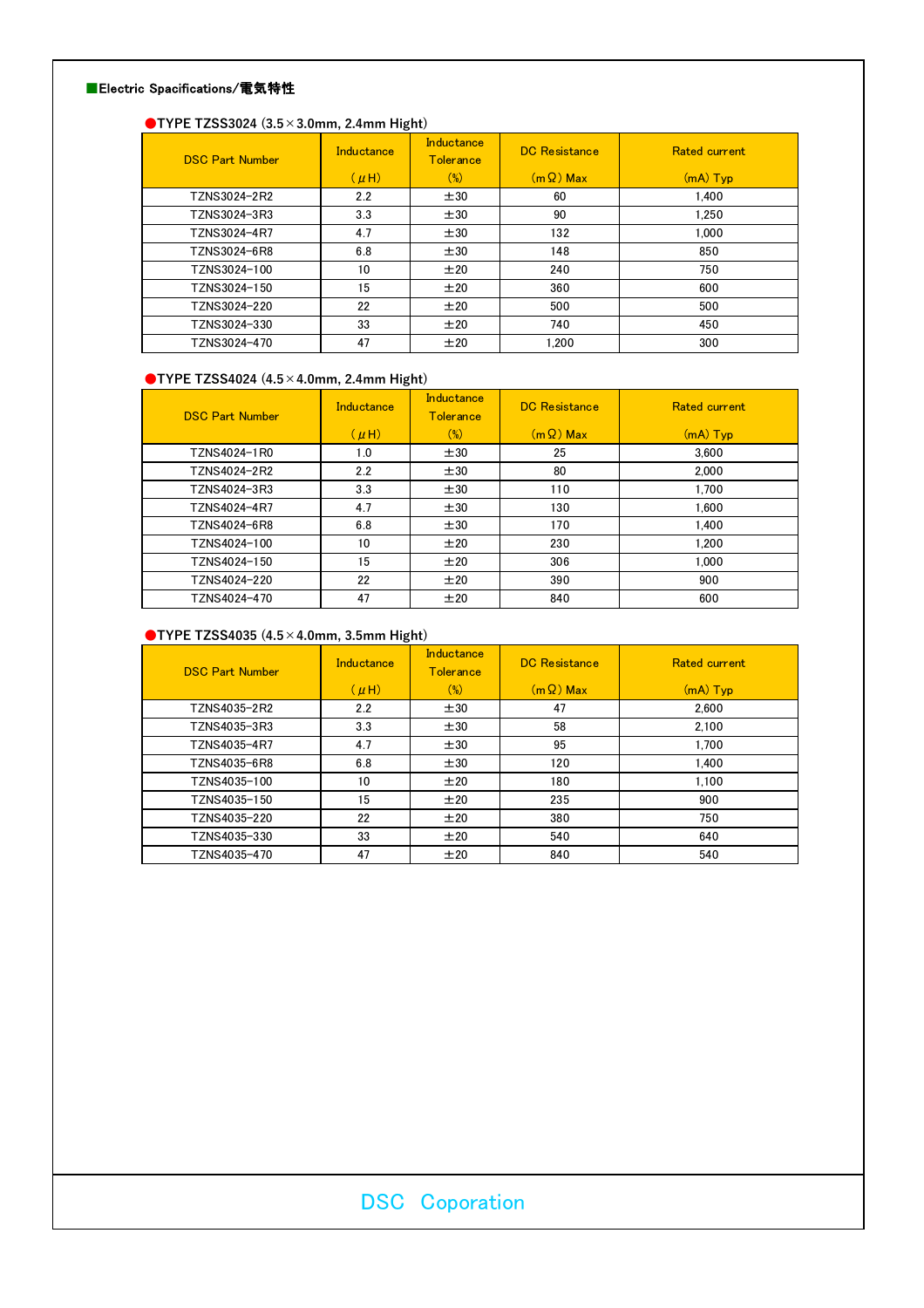### ■Electric Spacifications/電気特性

### ●TYPE TZNS5028(5.8×5.2mm, 2.8mm Hight)

| <b>DSC Part Number</b> | Inductance | Inductance<br><b>Tolerance</b> | <b>DC</b> Resistance | <b>Rated current</b> |
|------------------------|------------|--------------------------------|----------------------|----------------------|
|                        | $(\mu H)$  | $(\%)$                         | $(m \Omega)$ Max     | $(mA)$ Typ           |
| TZNS5028-2R2           | 2.2        | ±30                            | 35                   | 3.200                |
| TZNS5028-3R3           | 3.3        | ±30                            | 56                   | 2.500                |
| TZNS5028-4R7           | 4.7        | ±30                            | 72                   | 2.200                |
| TZNS5028-6R8           | 6.8        | ±30                            | 98                   | 1.900                |
| TZNS5028-100           | 10         | ±20                            | 145                  | 1.600                |
| TZNS5028-150           | 15         | ±20                            | 200                  | 1.300                |
| TZNS5028-220           | 22         | ±20                            | 285                  | 1.100                |
| TZNS5028-330           | 33         | ±20                            | 400                  | 900                  |
| TZNS5028-470           | 47         | ±20                            | 550                  | 750                  |

## ●TYPE TZNS5035(5.8×5.2mm, 3.5mm Hight)

| <b>DSC Part Number</b> | Inductance | Inductance<br><b>Tolerance</b> | DC Resistance    | <b>Rated current</b> |
|------------------------|------------|--------------------------------|------------------|----------------------|
|                        | $(\mu H)$  | $(\%)$                         | $(m \Omega)$ Max | $(mA)$ Typ           |
| TZNS5035-1R0           | 1.0        | ±30                            | 19               | 4.000                |
| TZNS5035-2R2           | 2.2        | ±30                            | 31               | 3.600                |
| TZNS5035-3R3           | 3.3        | ±30                            | 40               | 3.000                |
| TZNS5035-4R7           | 4.7        | ±30                            | 54               | 2.800                |
| TZNS5035-6R8           | 6.8        | ±30                            | 76               | 2.000                |
| TZNS5035-100           | 10         | ±20                            | 107              | 1.800                |
| TZNS5035-150           | 15         | ±20                            | 150              | 1.500                |
| TZNS5035-220           | 22         | ±20                            | 205              | 1.300                |
| TZNS5035-470           | 47         | ±20                            | 560              | 800                  |

### $\bigcirc$ TYPE TZNS5048(5.8 × 5.2mm, 4.8mm Hight)

| <b>DSC Part Number</b> | Inductance | <b>Inductance</b><br><b>Tolerance</b> | DC Resistance    | <b>Rated current</b> |
|------------------------|------------|---------------------------------------|------------------|----------------------|
|                        | $(\mu H)$  | $(\%)$                                | $(m \Omega)$ Max | $(mA)$ Typ           |
| TZNS5048-2R2           | 2.2        | ±30                                   | 17               | 4.500                |
| TZNS5048-3R3           | 3.3        | ±30                                   | 34               | 3.000                |
| TZNS5048-4R7           | 4.7        | ±30                                   | 40               | 2.800                |
| TZNS5048-6R8           | 6.8        | ±30                                   | 80               | 2.500                |
| TZNS5048-100           | 10         | ±20                                   | 100              | 1.440                |
| TZNS5048-150           | 15         | ±20                                   | 140              | 1.200                |
| TZNS5048-220           | 22         | ±20                                   | 180              | 1.100                |
| TZNS5048-330           | 33         | ±20                                   | 210              | 880                  |
| TZNS5048-470           | 47         | ±20                                   | 370              | 700                  |